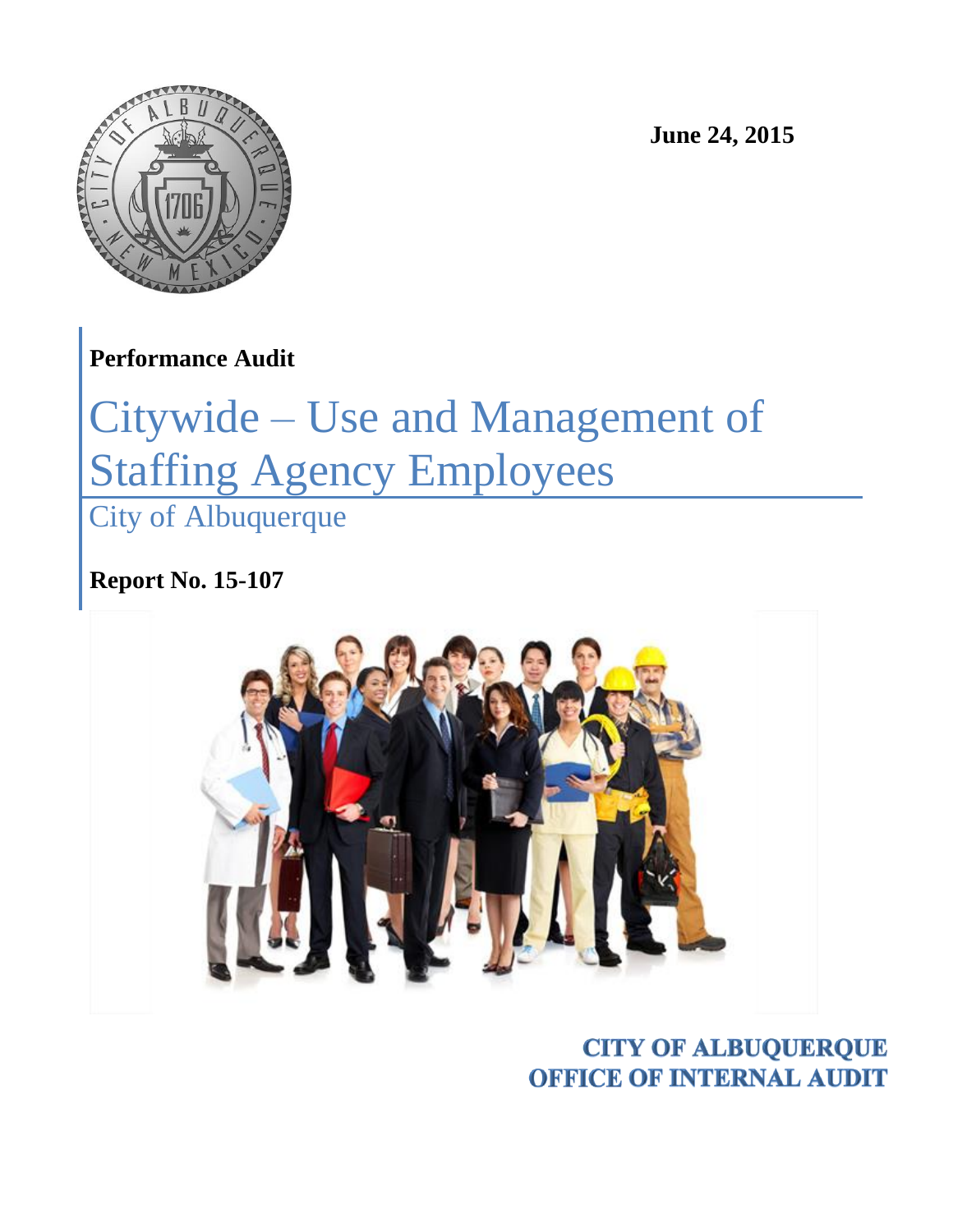#### PERFORMANCE AUDIT REPORT USE AND MANAGEMENT OF STAFFING AGENCY EMPLOYEES-CITYWIDE REPORT NO. 15-107

#### TABLE OF CONTENTS

|              | <b>IADLE UF CUNTENTS</b>                                                                                                                                 | PAGE NO. |
|--------------|----------------------------------------------------------------------------------------------------------------------------------------------------------|----------|
|              | <b>Executive Summary</b>                                                                                                                                 | 1        |
| Introduction |                                                                                                                                                          | 1        |
| Findings:    |                                                                                                                                                          |          |
| 1.           | The CAO Should Review the Increasing Use of Staffing Agency<br>Employees and Assign One Department as the Overall Owner of<br>the Process.               | 3        |
| 2.           | The CAO Should Ensure all Departments that Use Staff Agency<br>Employees are Aware of the Contract and RFB Terms, along<br>with Policies and Procedures. | 6        |
| 3.           | The CAO Should have the Purchasing Division Rebid the Contracts<br>for Staffing Agency Employee Services.                                                | 9        |
| Conclusion   |                                                                                                                                                          | 11       |
|              | Appendix A – Objectives, Scope, and Methodology                                                                                                          | 13       |
|              | Appendix B – Use and Management of Staffing Agency Employees -<br>City Comparison                                                                        | 15       |
|              | Appendix C – Departments' Exceptions Detail                                                                                                              | 16       |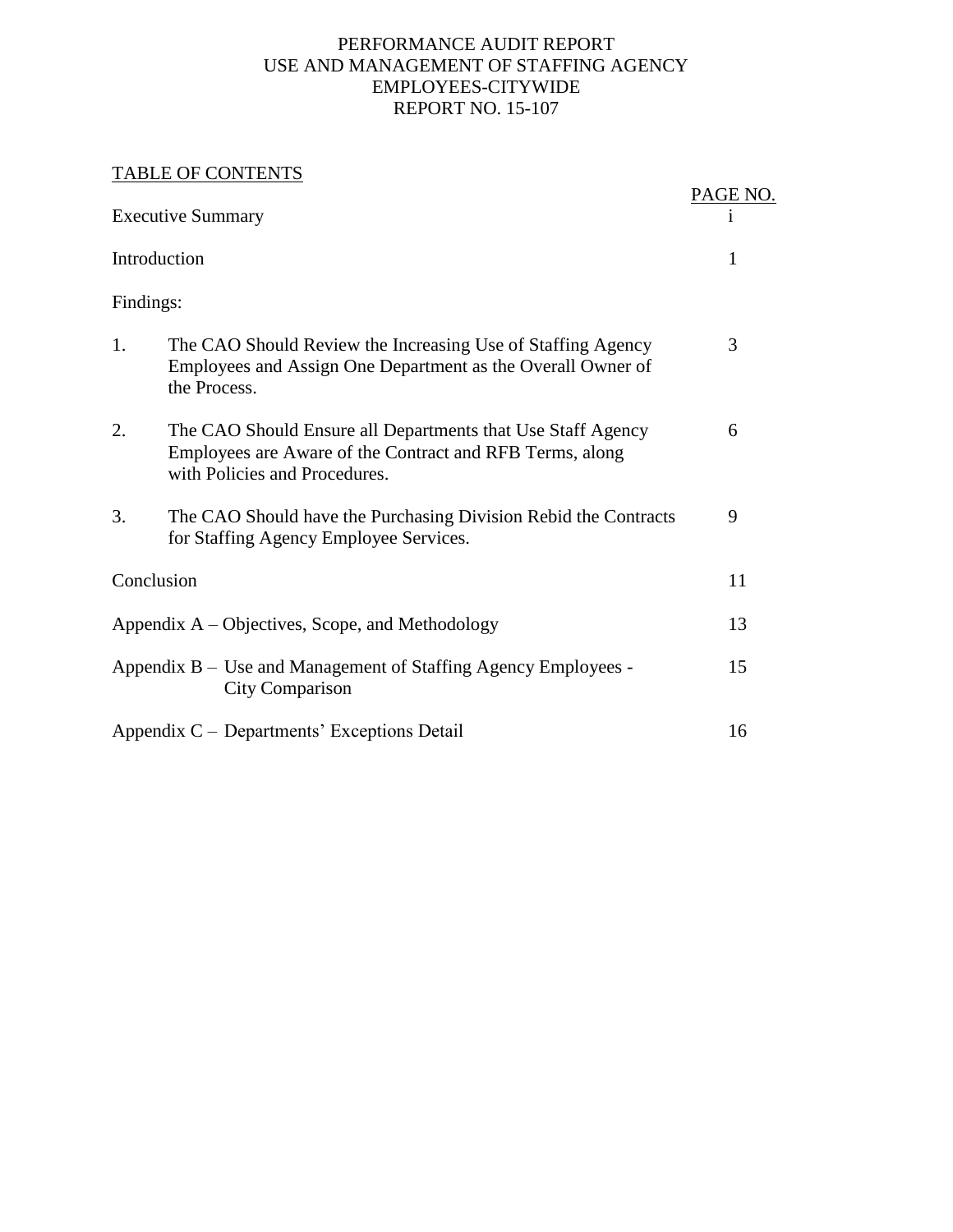## Use and Management of Staffing Agency Employees Citywide 6/24/2015 Audit #15-107

The purpose of this audit was to review, test, and report on the use and management of staffing agency employees by City departments for an 18-month period from July 1, 2013 through December 31, 2014.

#### *Summary*

The City of Albuquerque's (City) spending on staffing agency employees has increased 72.5 percent in the past five years, from \$6.2 million in fiscal year (FY) 2010 to \$10.7 million in FY 2014. The City has not assigned responsibility to one department or division to act as the "owner" for the use and management of staffing agency employees. Instead, the various user departments manage the use of staffing agency employees independently.

Most user department personnel responsible for obtaining, using, and managing staffing agency employees are not aware of the contract terms, request for bid (RFB) terms, and policies and procedures (P&P) related to staffing agency employees. This lack of awareness has led to inconsistent compliance with rules and regulations over obtaining, using, and managing staffing agency employees. Due to this, staffing agency employees have not been properly requested; have been used for periods longer than permitted; and have performed duties not consistent with the positions they were engaged to fill. In addition, overcharges on vendor invoices for some staffing agency employees were not identified by the user departments.

Current contracts with staffing agency vendors should be rebid. Over the last two years the City has lost two vendors, and must now rely on the two remaining vendor contracts, which have been extended at least 17 times for periods of two to six months.

*With the exception of appointing one City department with overall responsibility for managing the use of staffing agency employees, the Chief Administrative Officer agreed with the recommendations in the report. Detailed management responses can be found in the report.*

## **Recommendations & Benefits**  $\bullet$   $\bullet$   $\bullet$

By appointing one City department with overall responsibility for monitoring and managing the use of staffing agency employees the City will:

- Be able to ensure all user departments are appropriately obtaining, using, and managing staffing agency employees.
- Be able to continually update rules, regulations, P&P in an effective and efficient manner.
- Be able to quickly identify and remedy any issues.

By rebidding the staffing agency employee service contracts the City will:

- Be able to obtain the most competitive pricing.
- Be able to offer user departments better customer service from the vendors.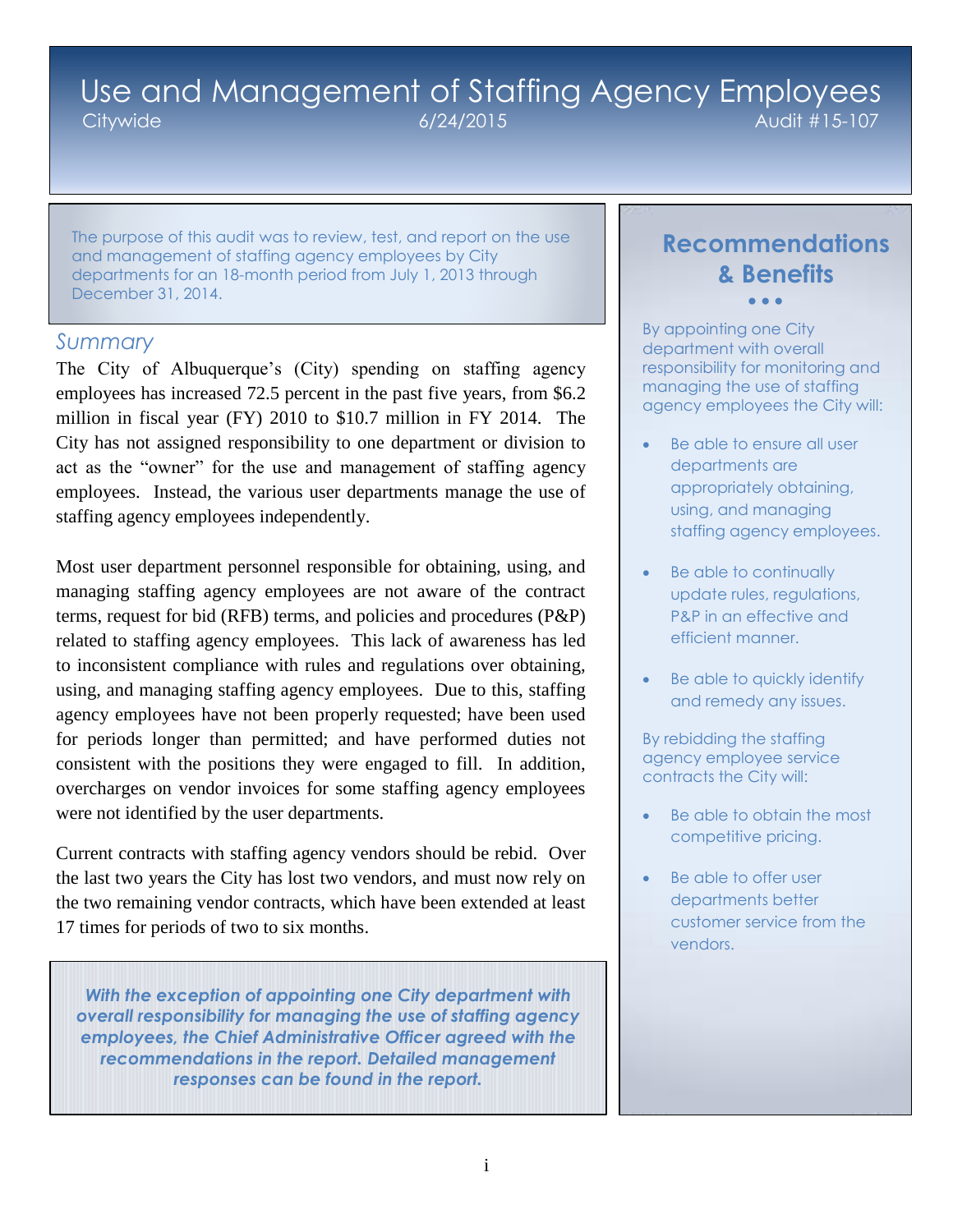

## **City of Albuquerque**

*Office of Internal Audit*

June 24, 2015

Accountability in Government Oversight Committee P.O. Box 1293 Albuquerque, New Mexico 87103

Audit: Performance Citywide – Use and Management of Staffing Agency Employees Audit No. 15-107

**FINAL** 

## INTRODUCTION

The Office of Internal Audit (OIA) conducted a Citywide performance audit of the use and management of staffing agency employees. The audit was included as part of OIA's FY 2015 audit plan. Information pertaining to the audit objectives, scope and methodology can be found in **Appendix A**.

The use and management of staffing agency employees has become a common component in City operations. In December 2008, the City awarded new contracts to four staffing agency vendors to provide temporary personnel services that the City required. The four vendors were Adecco Employment Services Incorporated (Adecco), New Koosharem Corporation (Koosharem), ATA Services Incorporated (ATA Services), and Itsquest Incorporated (Itsquest). From FY 2010 through February 5 of FY 2015, the City spent approximately \$47 million on staffing agency employees, as shown in the chart below.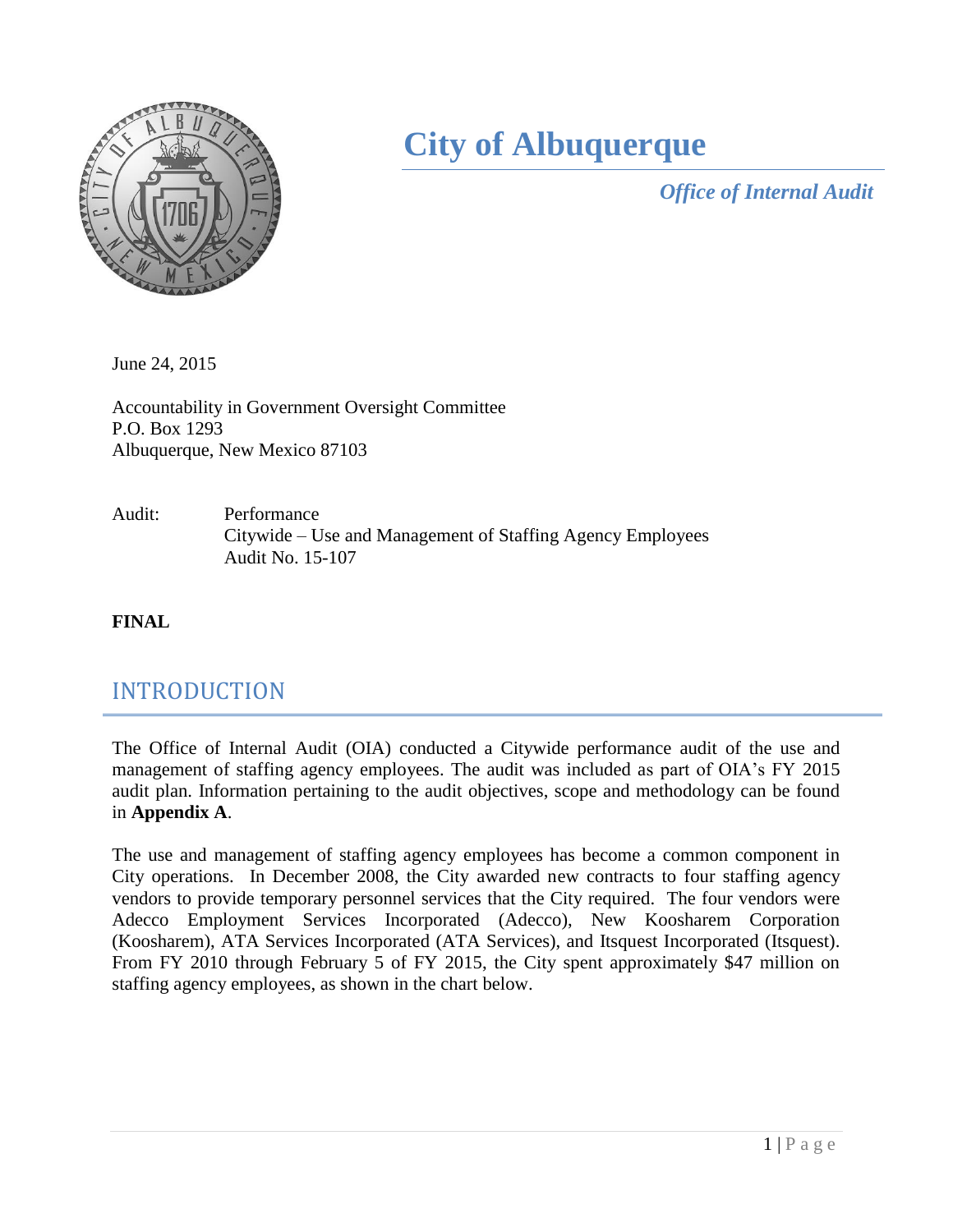

### **Amount Spent per Staffing Agency Vendor for FY 2010 through February 5 of FY 2015**

Seventeen of the twenty-six City departments used staffing agency employees during the period of July 1, 2013 through December 31, 2014. The table below details the dollar amount each of the 17 departments spent during that period.

| <b>Department</b>                          | <b>Amount</b> |
|--------------------------------------------|---------------|
| <b>Cultural Services</b>                   | \$4,869,039   |
| <b>Solid Waste</b>                         | 2,809,726     |
| <b>Parks and Recreation</b>                | 2,367,072     |
| <b>Family and Community Services</b>       | 1,963,522     |
| Police                                     | 1,104,711     |
| Transit                                    | 551,522       |
| <b>Municipal Development</b>               | 489,677       |
| Aviation                                   | 436,430       |
| <b>Finance and Administrative Services</b> | 429,300       |
| <b>Animal Welfare</b>                      | 328,883       |
| <b>Senior Affairs</b>                      | 320,402       |
| Planning                                   | 297,224       |
| <b>Environmental Health</b>                | 284,517       |
| Legal                                      | 51,956        |
| <b>Chief Administrative Office</b>         | 37,744        |
| Economic Development                       | 26,659        |
| <b>Council Services</b>                    | 12,391        |
| <b>Total</b>                               | \$16,380,775  |

## **Amount Spent on Staffing Agency Employees per Department for the Period of July 1, 2013 through December 31, 2014**

Source: Decision Support System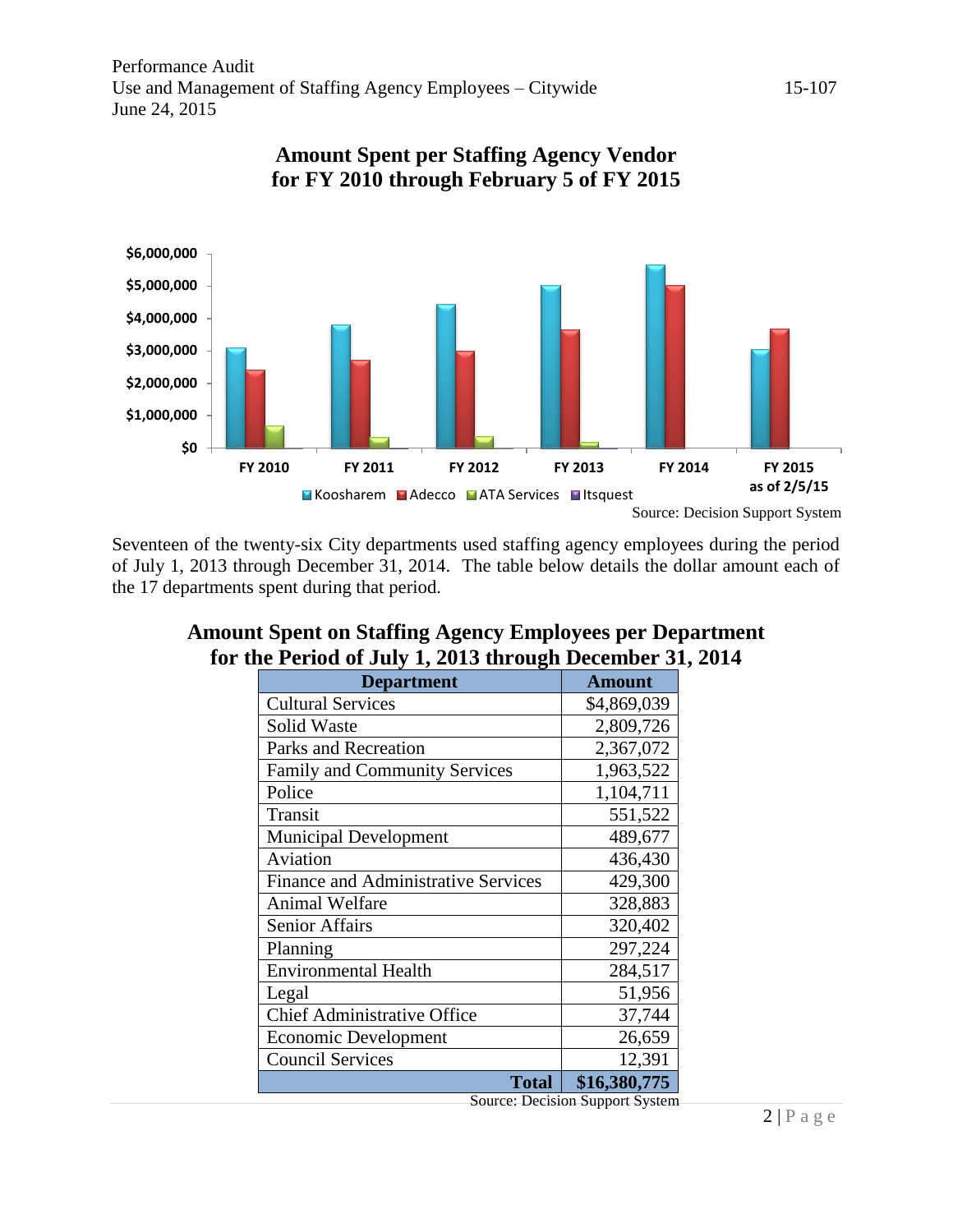Over the years the City has implemented certain internal controls to help manage the use and expense of staffing agency employees. For example, the City is allowed to use a staffing agency employee for no more than two consecutive years, at which point the staffing agency employee must take at least a 90 day break, during which time he or she does not work for the City in any capacity. In addition, each time a department needs to obtain or extend the use of a staffing agency employee, a request form must be completed and approved by the department director, the Director of the Department of Finance and Administrative Services (DFAS), the Office of Management and Budget (OMB), and the Chief Administrative Officer (CAO). Finally, all staffing agency vendor contracts detail the specific positions the vendors can supply a staffing agency employee for, and the corresponding bill rate that must be paid for that position.

## FINDINGS

*The following findings concern areas that OIA believes could be improved by the implementation of the related recommendations.*

1. THE CAO SHOULD REVIEW THE INCREASING USE OF STAFFING AGENCY EMPLOYEES AND ASSIGN ONE DEPARTMENT AS THE OVERALL OWNER OF THE PROCESS.

The City has continuously increased its use of staffing agency employees over the years. Between FY 2010 and FY 2014 the City's dollar use of staffing agency employees escalated from approximately \$6.2 million to approximately \$10.7 million; this is a 72.5 percent increase in the course of five years.

Interviews were conducted with key department personnel to obtain an understanding for the reasons why large increases in the use of staffing agency employees occurred between FY 2010 and FY 2014. According to department personnel, the main reason for the increase was permanent City positions were cut from the departments' budgets; however, the need to fill those positions still existed. Other reasons for the increased use of staffing agency employees were to fill vacant positions until a permanent City employee could be hired, to assist with large workloads that permanent City employees could not manage on their own, to fill seasonal positions, and because it was cheaper and faster to obtain staffing agency employees than to hire permanent City employees.

A comparison was performed between the average hourly pay rates, including benefits, for permanent City employees versus the hourly bill rates for staffing agency employees. Based on the comparison of the nine most frequently filled positions, the staffing agency employee hourly bill rates were always less than the average hourly pay rates, including benefits, for permanent City employees. The table below illustrates the difference between the staffing agency employee hourly bill rates versus the average permanent City employee total hourly pay rates.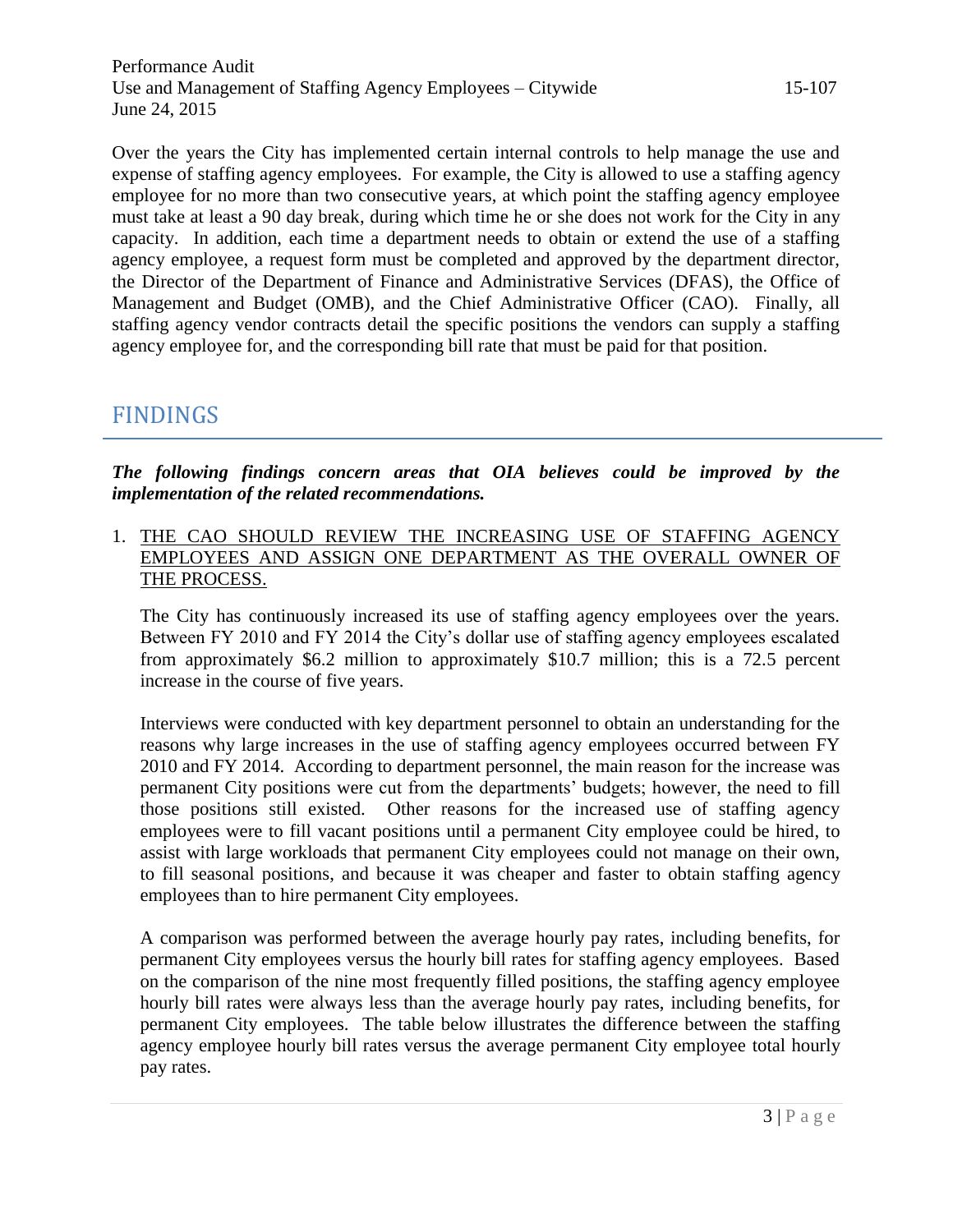| <b>Position</b>               | <b>Staffing Agency</b><br><b>Employee Hourly Bill</b><br>Rate | <b>Permanent City Employee</b><br><b>Average Hourly Pay Rate,</b><br><b>Including Benefits</b> | <b>Variance</b> |
|-------------------------------|---------------------------------------------------------------|------------------------------------------------------------------------------------------------|-----------------|
| Program Specialist            | \$19.32                                                       | \$35.38                                                                                        | \$16.06         |
| Senior Admin Assistant        | 13.40                                                         | 27.07                                                                                          | 13.67           |
| <b>Animal Handler</b>         | 12.74                                                         | 22.94                                                                                          | 10.20           |
| <b>General Service Worker</b> | $* 12.07$ or 13.01                                            | 21.17                                                                                          | 9.10 or 8.16    |
| Senior Zookeeper              | 18.04                                                         | 26.85                                                                                          | 8.81            |
| Kitchen Aide                  | 12.49                                                         | 19.40                                                                                          | 6.91            |
| Custodian                     | 12.85                                                         | 19.40                                                                                          | 6.55            |
| <b>Office Assistant</b>       | 17.72                                                         | 19.80                                                                                          | 2.08            |
| <b>Crossing Guard</b>         | 16.23                                                         | 18.12                                                                                          | 1.89            |

#### **Difference between Staffing Agency Employee Bill Rates and Permanent City Employee Hourly Pay Rates**

\*Note: The two different staffing agency employee hourly bill rates for a general service worker is due to the different bill rates charged by Adecco (\$12.07) and Koosharem (\$13.01).

Source: Staffing agency contracts and various user department and HR personnel.

A comparison was also performed between the time it takes to hire permanent City employees versus the time it takes to obtain staffing agency employees. On average it takes about two weeks to fill positions with staffing agency employees. In comparison, it takes on average 73 days to hire permanent City employees.

While it was identified that it may be cheaper and faster to obtain staffing agency employees than to hire permanent City employees, there are other factors that are not as easily quantifiable and should be considered. For example, due to the fact that departments are limited to using staffing agency employees for no more than two consecutive years, the departments must continually train new staffing agency employees. In addition, staffing agency employees may not feel as much of a sense of fiduciary responsibility in their work knowing that it is only a temporary job. This could potentially lead to a decrease in work performance, customer service, and/or ethical conduct.

There is not one City department that has overall responsibility of monitoring and managing the use of staffing agency employees. Currently, each department is responsible for managing its own use. As a result, the City has not monitored the overall usage of staffing agency employees. This has also contributed to inconsistencies and violations of contract and RFB terms, along with P&P.

With the City continuing to spend more funds each year on staffing agency employees, it is vital for the use and management of staffing agency employees to be closely and consistently monitored. However, since each City department is currently responsible for monitoring and managing its own use, issues and inconsistencies have occurred.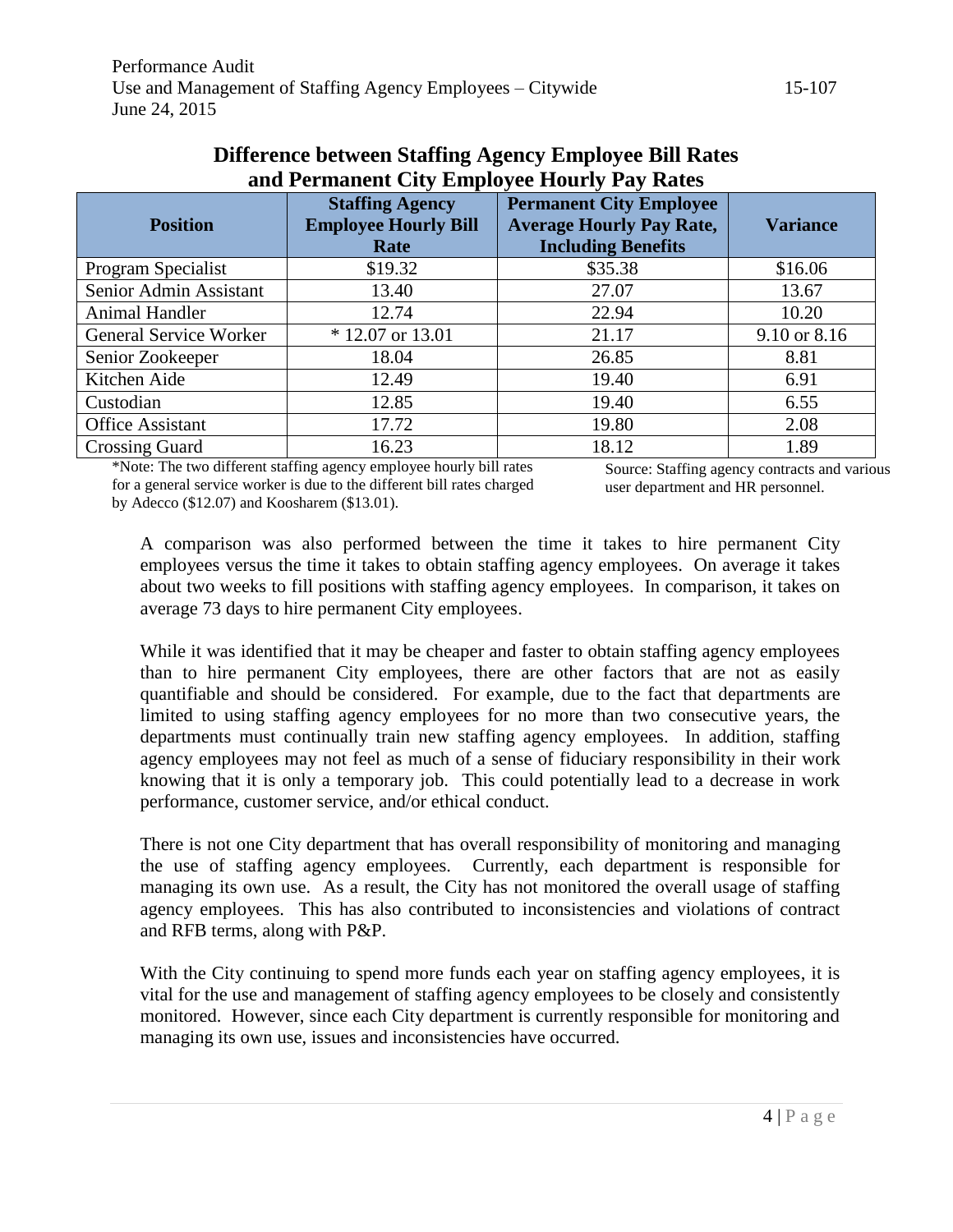To benchmark the City's use of staffing agency employees, 14 United States (U.S.) cities were contacted to obtain information on how those cities use and manage staffing agency employees. For more detail on the information received from other U.S. cities see **Appendix B**. Based on the responses from other U.S. cities, when one department was assigned with overall responsibility for managing the use of staffing agency employees, it was the Human Resources (HR) Department. Based on the issues identified during this audit it would be logical for the HR Department at the City of Albuquerque to be appointed with this responsibility.

The City continues to use staffing agency employees at an increasing rate year after year. The use of staffing agency employees can be an effective way to supplement the City's workforce when needed. However, the City should look at all factors, quantifiable and nonquantifiable, related to the use of staffing agency employees to determine if it is in the best interest of the City to continue to use this service as extensively as it has been.

#### RECOMMENDATIONS:

The CAO should:

- Assess the number of staffing agency employees used by the City and determine if the amount of use is appropriate based on department needs.
- Appoint one City department with overall responsibility for monitoring and managing the use of staffing agency employees by City departments. Based on information gathered from other U.S. cities, the HR Department may be the most logical department for this responsibility.

#### RESPONSE FROM THE CAO:

*"CAO agrees that the number of staffing agency employees used by the City should be assessed and reviewed, however the CAO maintains that the responsibility will continue to reside with the individual department.*

- *The number of staffing agency employees is and will continue to be under review to achieve maximum efficiencies for the City.*
- *The primary advantages to utilizing staffing agencies for temporary services are the lower cost, the faster turnaround time compared with the normal City hiring process, and increased flexibility with respect to City business needs. Centralized monitoring and managing of this process will diminish both the cost and time advantages of utilizing temporary staffing. In addition, the recommendation is premised on the information collected from fourteen (14) cities. A review of the information support that the HR department oversight is a best practice. As detailed in Appendix B of the Audit Report 6 or 42% of cities assign overall responsibility to the Human Resources Department; in contrast 7 or 50%*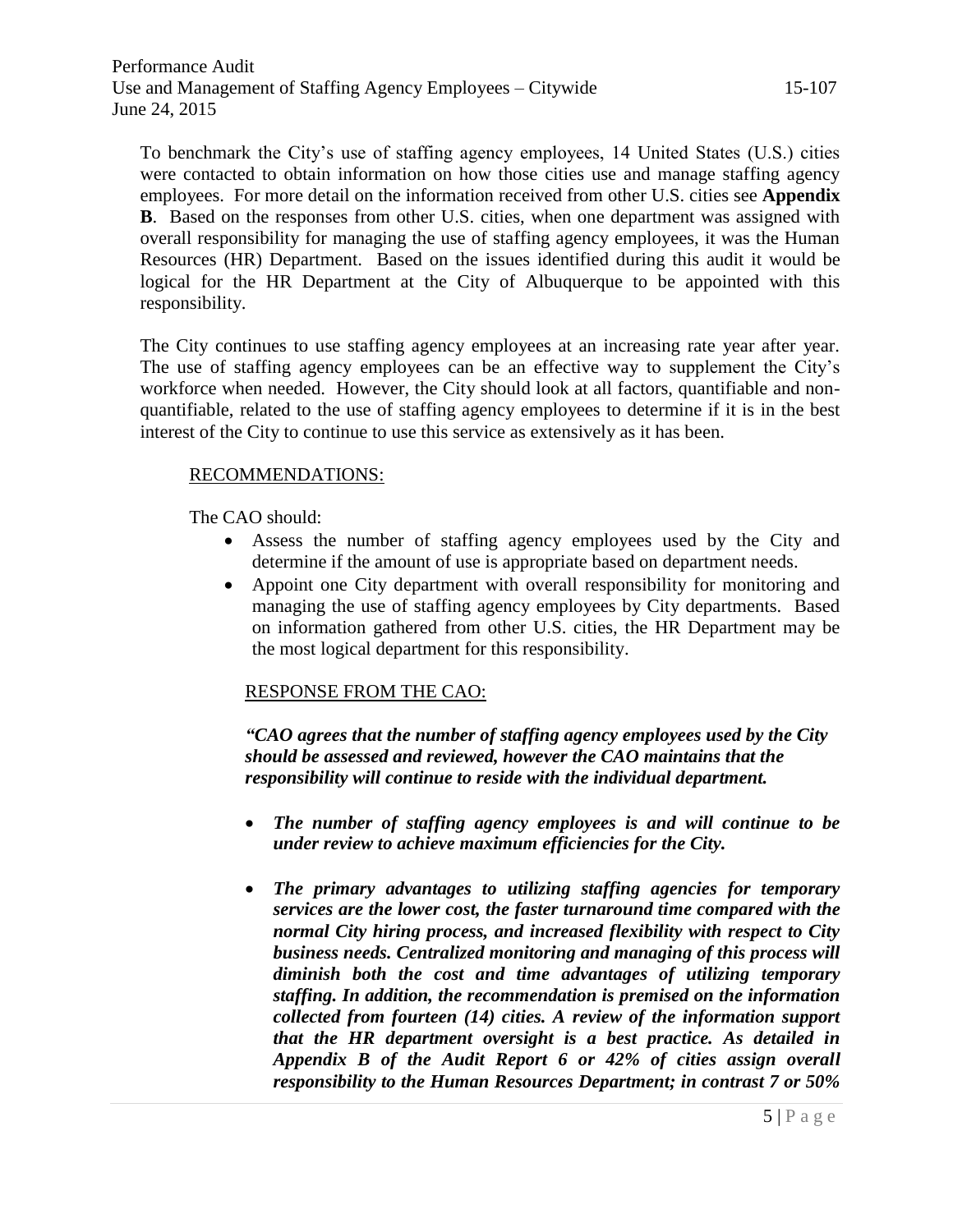Performance Audit Use and Management of Staffing Agency Employees – Citywide 15-107 June 24, 2015

> *place the responsibility with individual departments to administer hiring of temporary staff through staffing agencies. No data gathered supports any conclusions about either monitoring technique being superior in terms of consistency, process time, or amount spent by the agencies. For example, Mesa, Arizona by far spends the largest percentage of its budget and the largest amount per full time employee on temporary employees, which are managed centrally with the HR Department. In other words, there is not necessarily a direct relationship between using a centralized department to manage these services and the amount spent on those services. The majority of cities leave the process to individual departments and the data are not sufficiently persuasive to undertake the added costs of central administration and the loss of flexibility and timelines. Therefore, the responsibility for monitoring and managing staffing agency employees will reside with the individual departments."*

#### ESTIMATED COMPLETION DATE:

*"With respect to the first bullet item recommendation, the activity will be ongoing."*

#### 2. THE CAO SHOULD ENSURE ALL DEPARTMENTS THAT USE STAFFING AGENCY EMPLOYEES ARE AWARE OF THE CONTRACT AND RFB TERMS, ALONG WITH POLICIES AND PROCEDURES.

The City has developed certain internal controls for obtaining, using, and managing staffing agency employees, which are outlined in the vendor contracts and RFB terms, along with the P&P on using staffing agency employees. However, the RFB and P&P are not consistently distributed to the departments and personnel in charge of obtaining, using, and managing staffing agency employees. Most personnel indicated that they have never seen or received a copy of the RFB or P&P.

Departments and divisions are not consistently aware of all the rules, regulations, and P&P that must be followed when obtaining, using, and managing staffing agency employees. As a result, the City is at risk of incurring unauthorized or inaccurate costs. And, the departments and divisions are not managing the staffing agency employees appropriately.

The following testing methodologies were performed to identify any issues with the way staffing agency employees are obtained, used, and managed by the City departments:

- Sample methodology From the period of July 1, 2013 through December 31, 2014, a random statistical sample was selected of 48 staffing agency employees who are currently or have previously worked at the City.
- Review methodology Reviewed the length of continuous service for all staffing agency employees who worked at the City during the period of July 1, 2013 through December 31, 2014.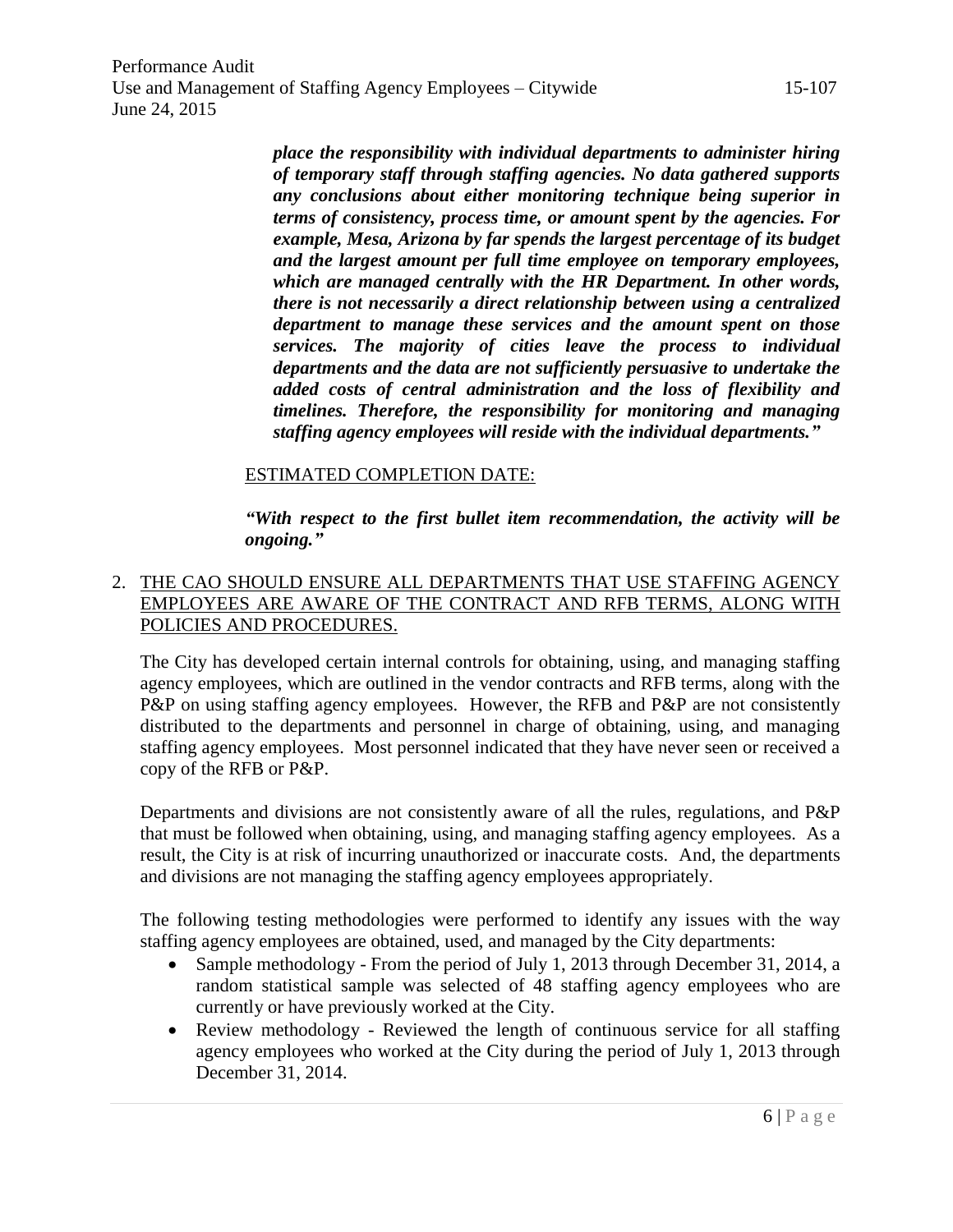• Interview methodology - Interviewed personnel in 17 departments/divisions on how they obtain, use, and manage staffing agency employees.

Based on the results of sample testing, review, and interviews, the exceptions in the table below were identified (for a list of departments involved with each exception noted below see **Appendix C**).

| <b>Audit Testing Results by Testing Methodologies</b>                                               |                                       |                                                       |  |
|-----------------------------------------------------------------------------------------------------|---------------------------------------|-------------------------------------------------------|--|
| <b>Description of Exception</b>                                                                     | <b>Number of</b><br><b>Exceptions</b> | <b>Criteria</b>                                       |  |
| Sample Methodology - Random statistical sample of 48 staffing agency employees from July 1, 2013 to |                                       |                                                       |  |
| <b>December 31, 2014</b>                                                                            |                                       |                                                       |  |
| Request forms to obtain staffing agency                                                             |                                       | According to the NM Administrative Code,              |  |
| employee positions could not be found.                                                              | 12 of 48                              | contract and agreement files must be maintained       |  |
|                                                                                                     |                                       | for six years after the contract has been terminated. |  |
| A request form to extend a staffing agency                                                          |                                       | According to the NM Administrative Code,              |  |
| employee position could not be found.                                                               | 1of 48                                | contract and agreement files must be maintained       |  |
|                                                                                                     |                                       | for six years after the contract has been terminated. |  |
| The required 90 day cooling off period                                                              |                                       | According to the P&P on using staffing agency         |  |
| was not taken by an individual who                                                                  |                                       | employees, if an individual has worked at the City    |  |
| resigned from the City after being an                                                               |                                       | for two continuous years they must take a 90 day      |  |
| employee for more than two consecutive                                                              | 1of 48                                | break before coming back to work at the City in       |  |
| years, and then came back as a staffing                                                             |                                       | any capacity.                                         |  |
| agency employee.                                                                                    |                                       |                                                       |  |
| Staffing agency employee bill rates per                                                             |                                       | According to Purchasing P&P on using staffing         |  |
| the approved invoices did not match the                                                             | 18 of 48                              | agency employees, those making purchases from         |  |
| contract bill rates. The invoices were                                                              |                                       | contracts must ensure the price being paid is per     |  |
| approved by department management.                                                                  |                                       | the contract terms.                                   |  |
| Staffing agency employees performed job                                                             |                                       | According to the Purchasing P&P, payments             |  |
| duties that did not correspond to the                                                               |                                       | should not be made when services do not meet the      |  |
| positions they were obtained for.                                                                   | 5 of 48                               | scope of service stipulated in the contract.          |  |
|                                                                                                     |                                       |                                                       |  |
|                                                                                                     |                                       |                                                       |  |
| Review Methodology - Review the length of continuous service for all staffing agency employees who  |                                       |                                                       |  |
| worked at the City from July 1, 2013 to Dec. 31, 2014                                               |                                       |                                                       |  |
| Staffing agency employees are used at the                                                           |                                       | According to the P&P on using staffing agency         |  |
| City for more than two consecutive years.                                                           | 29 of 1,337                           | employees, temporary workers are to work for the      |  |
|                                                                                                     |                                       | City for no more than a two-year period, unless       |  |
|                                                                                                     |                                       | there is a 90 day break in service.                   |  |

#### **Audit Testing Results by Testing Methodologies**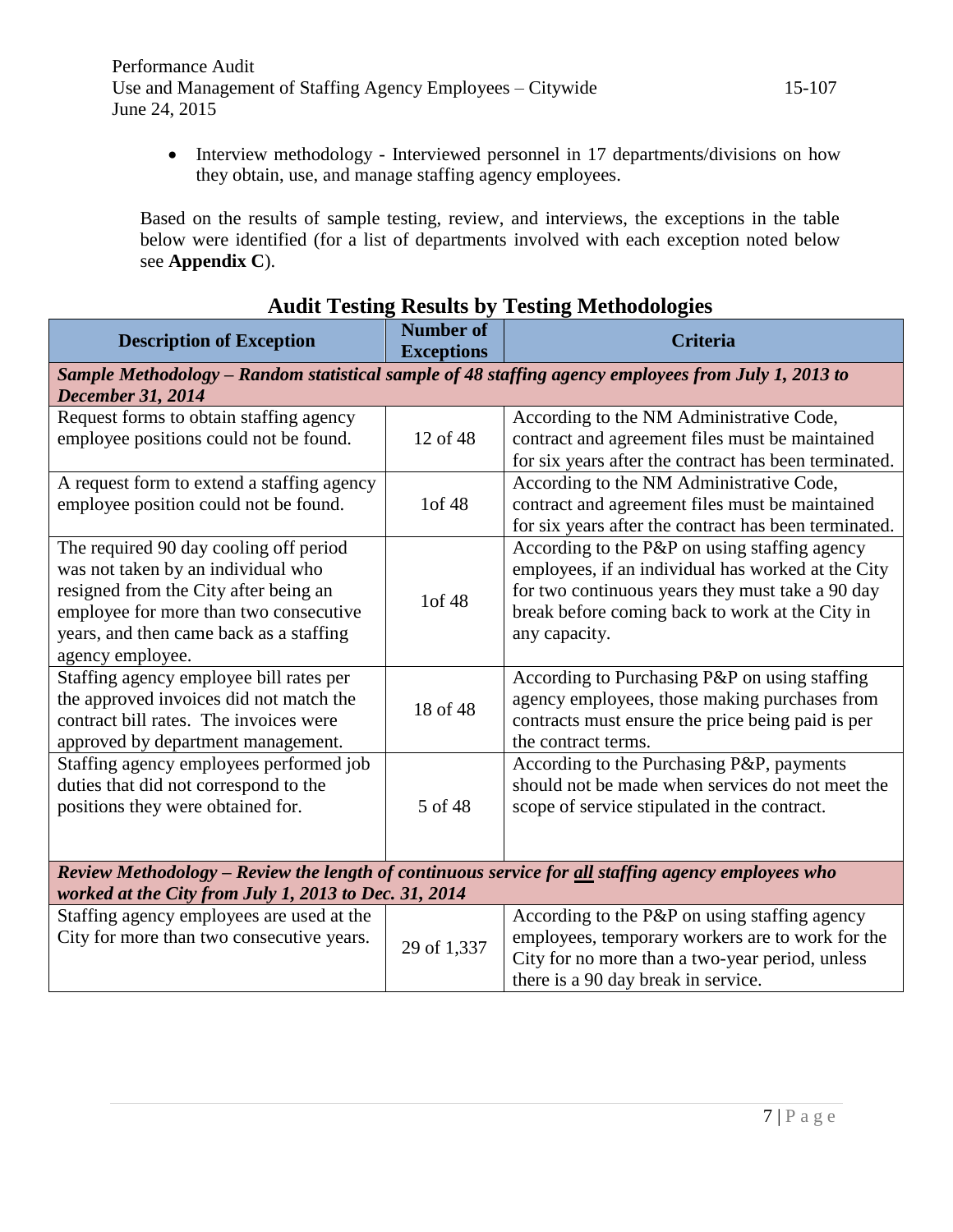| <b>Description of Exception</b>                                                                    | <b>Number of</b><br><b>Exceptions</b> | Criteria                                           |  |
|----------------------------------------------------------------------------------------------------|---------------------------------------|----------------------------------------------------|--|
| Interview Methodology – Interview 17 City departments/divisions about the operations management of |                                       |                                                    |  |
| staffing agency employees                                                                          |                                       |                                                    |  |
| Request forms were not being completed                                                             |                                       | According to P&P on using staffing agency          |  |
| by the departments/divisions to obtain                                                             | 5 of 17                               | employees, request forms for all new assignments   |  |
| staffing agency employees.                                                                         |                                       | and re-starts must be completed and approved by    |  |
|                                                                                                    |                                       | the Director of DFAS and CAO.                      |  |
| Departments/divisions did not notify                                                               |                                       | According to the $P\&P$ on using staffing agency   |  |
| DFAS when they preselected a staffing                                                              | 5 of 17                               | employees, the departments must notify DFAS if     |  |
| agency employee to fill a position.                                                                |                                       | there is a preselection made for a staffing agency |  |
|                                                                                                    |                                       | employee.                                          |  |
| Invoices for staffing agency employees                                                             |                                       | According to the P&P on using staffing agency      |  |
| were not reviewed against approved time                                                            | 1 of 17                               | employees, invoices should be verified against     |  |
| sheets.                                                                                            |                                       | approved time sheets.                              |  |
| Departments/divisions were                                                                         |                                       | According to the P&P on using staffing agency      |  |
| inappropriately promoting staffing agency                                                          | 7 of 17                               | employees, City employees are not allowed to       |  |
| employees.                                                                                         |                                       | promise promotions to staffing agency employees.   |  |

#### RECOMMENDATIONS:

The CAO should:

- Ensure the HR Department or other department with overall responsibility for staffing agency contracts:
	- o Updates current P&P on using staffing agency employees.
	- o Ensures distribution of contracts, RFB documentation, and P&P to City personnel in charge of obtaining, using, and managing staffing agency employees.
	- o Provides training to City personnel in charge of obtaining, using, and managing staffing agency employees to ensure they fully understand all of the rules, regulations, and P&P.
	- o Performs a monthly review of:
		- Requests to obtain or extend staffing agency employees against reports provided by the vendors detailing staffing agency employees who are working at the City to ensure requests exist, and have been approved by the appropriate individuals.
		- **Staffing agency reports to ensure employees have not been** used at the City for more than two consecutive years, or if they have been used for two consecutive years, that the employees take at least a 90-day break before being obtained again by the City.
		- Staffing agency reports to ensure that if any of the staffing agency employees are previous City employees, they have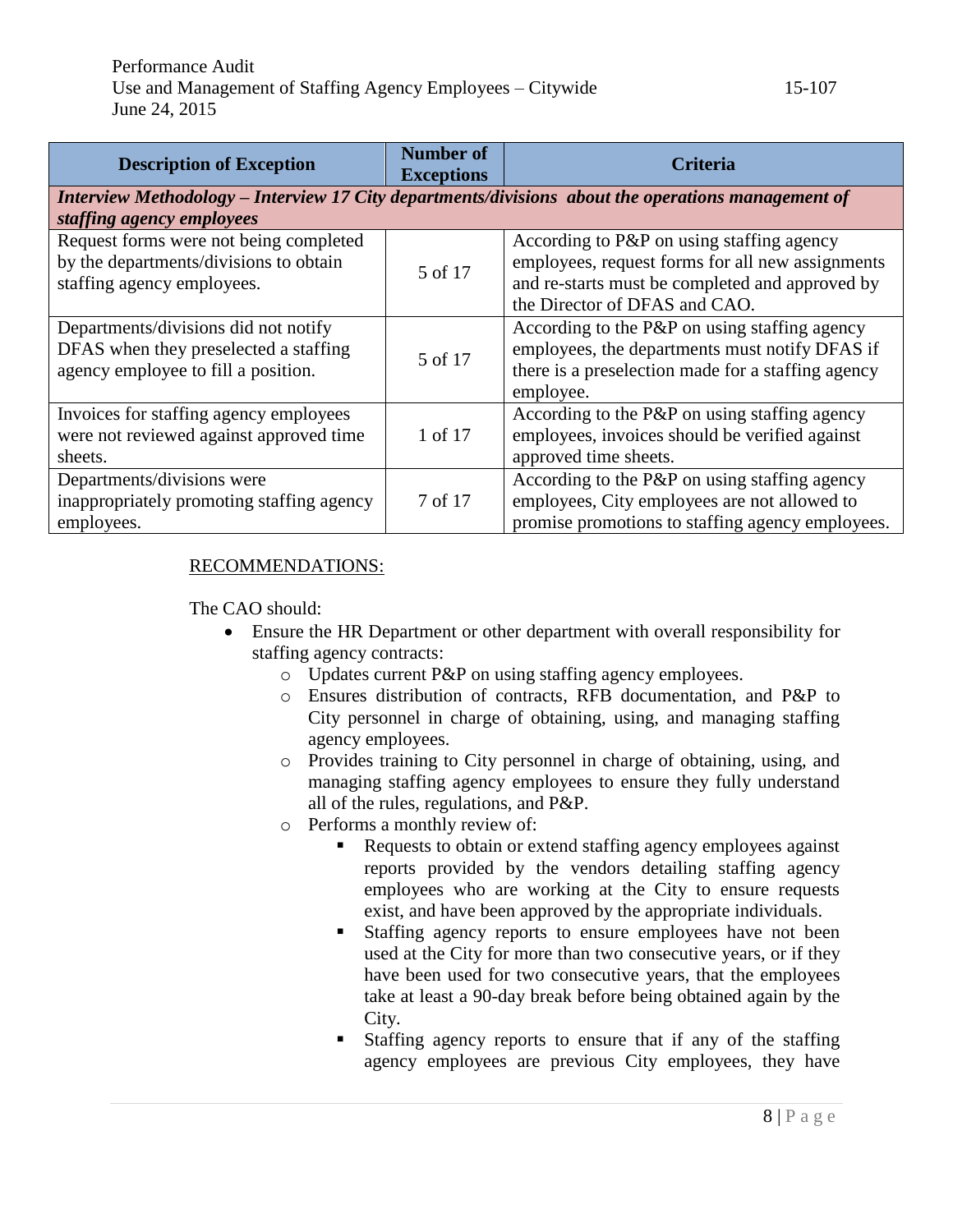taken at least a 90-day break between being permanent City employees and coming back as staffing agency employees.

- Staffing agency reports to ensure the positions and bill rates listed are accurate.
- o Performs quarterly observation and inquiry of a random sample of staffing agency employees to ensure the job duties they are performing correspond to the positions they were obtained for.

#### RESPONSE FROM THE CAO:

*"CAO agrees that the HR Department will play a role in the compliance of staffing agency employees and recommends that DFAS Purchasing also partake in the role.*

- *To ensure compliance with the staffing agency usage, the HR Department will be charged with drafting an Administrative Instruction for the Administration's approval regarding the proper usage of staffing agencies for temporary employees. The DFAS Purchasing Division will be instructed to post the Administrative Instruction and the staffing agency contracts with the appropriate policies and procedures on its SharePoint website.*
- *DFAS Purchasing and the HR Department will jointly sample records on a quarterly basis to ensure policies are being followed.*
- *In coordination with HR, DFAS Purchasing will provide training at least once every three years with respect to the usage of the staffing agencies and temporary employees at its Purchasing Liaison User Group meetings (PLUG)."*

#### ESTIMATED COMPLETION DATE:

#### *"To be completed no later than the second quarter of FY16."*

#### 3. THE CAO SHOULD HAVE THE PURCHASING DIVISION REBID THE CONTRACTS FOR STAFFING AGENCY EMPLOYEE SERVICES.

The current contracts for staffing agency employee services have not been rebid since FY 2007. The original contracts were awarded in December 2008, and the terms of service were for 24 months with optional extension periods of 12 months or less for each extension. The contracts with Koosharem and Adecco have been extended 17 and 18 times, respectively, with each extension period being between two and six months. In addition, some departments stated that there have been issues with the level of customer service provided by the current vendors. The Chief Procurement Officer agrees that it is time for the contracts for staffing agency employee services to be rebid.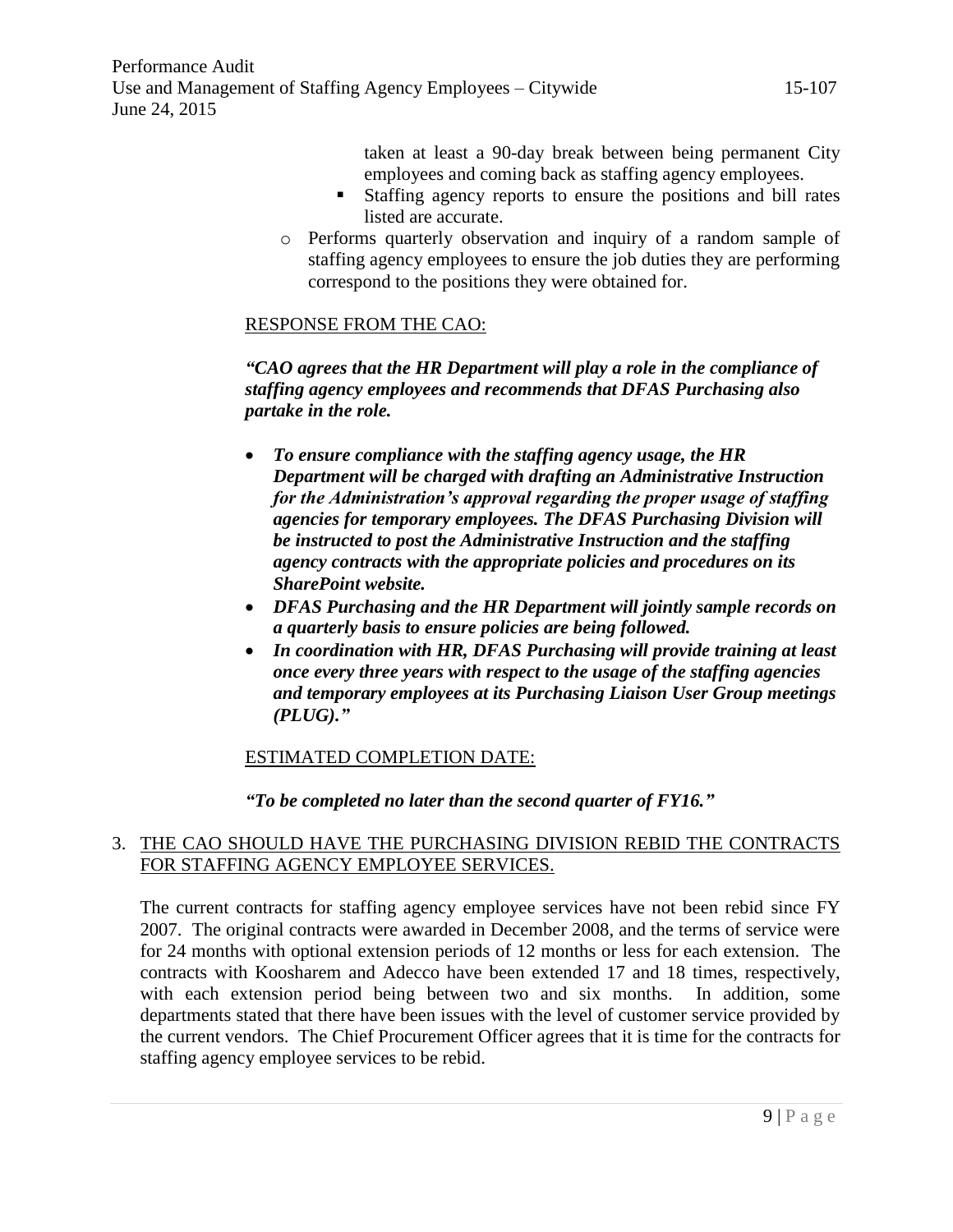The City has lost two of the four contracts with Itsquest and ATA Services. The reasons for the loss of these two contracts was due to one vendor's inability to provide the needed services, and because the other vendor did not respond to the request for contract extension. Due to the loss of these two contracts the City has had to rely on staffing agency services from the remaining two vendors, Adecco and Koosharem.

According to the Chief Procurement Officer, each time the Purchasing Division tries to rebid the contracts they are told by the user departments that it would be too difficult to have to switch out all of the current staffing agency employees being used by the City if new vendors are awarded the contracts. The Chief Procurement Officer also stated that in the past when the Purchasing Division tried to rebid the contracts, the current vendors threatened to sue the City, stating that they had hired a large work force to fill the requirements of the City, and if they were not re-awarded the contracts they may lose their workforce and possibly go out of business. The City has held off on rebidding the contracts to try and minimize the impact and risk of awarding new vendors and replacing all staffing agency employees.

According to the Purchasing P&P:

Public employees must discharge their duties impartially so as to assure fair competitive access to governmental procurement by responsible contractors. Moreover, they should conduct themselves in such a manner as to foster public confidence in the integrity of the City procurement organization.

Continuing to extend the contracts for the remaining two vendors instead of putting the contracts out for rebid, may cause the City to pay prices that are no longer competitive, and does not ensure fair competition for other staffing agencies that could bid on the contracts. The Purchasing Division stated that they have already prepared the new RFB and can send it out as soon as approval is obtained from the Administration. However, the Chief Procurement Officer feels that the new RFB will only be successful if the CAO appoints one department to have overall responsibility for monitoring and managing the use of staffing agency employees by City departments, as recommended in finding number one.

#### RECOMMENDATIONS:

The CAO should approve the Purchasing Division RFB issuance for the contracts for staffing agency employee services.

#### RESPONSE FROM THE CAO:

*"The CAO agrees".*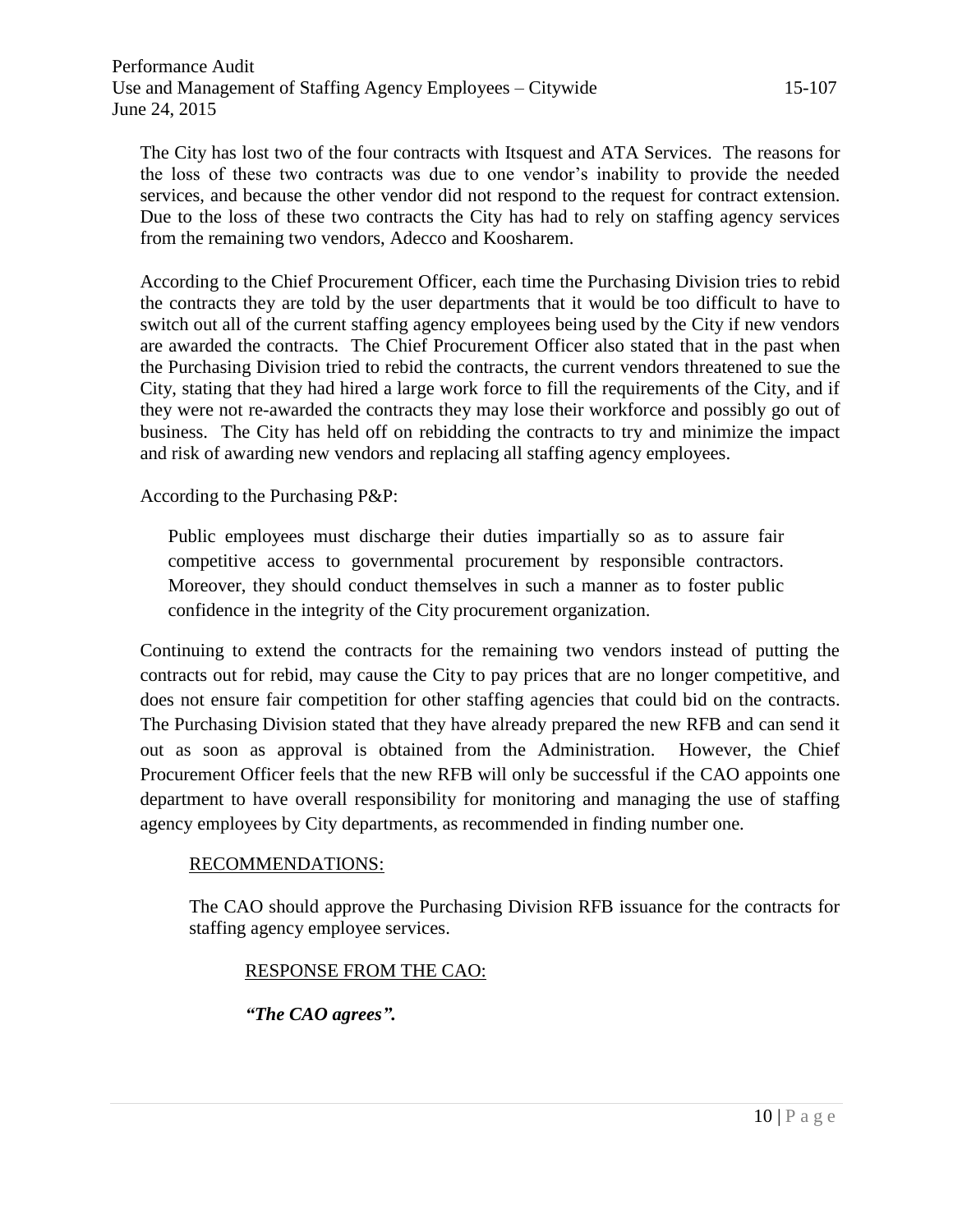#### ESTIMATED COMPLETION DATE:

*"The request for Bid shall be issued no later than August 30, 2015."*

## **CONCLUSION**

The City has increased its use of staffing agency employees by 72.5 percent over the past five years. However, there is not one City department that has overall responsibility of monitoring and managing the use of this service. Each department is responsible for managing its own use, which has contributed to inconsistencies and violations of the contracts, RFB terms, and P&P. Most of the issues identified with obtaining, using, and managing staffing agency employees could be corrected by appointing one department with overall responsibility for monitoring and managing the use of staffing agency employees by City departments. Based on information gathered from other U.S. cities, the HR Department may be the most logical for this task.

The City has designed and implemented internal controls over obtaining, using, and managing staffing agency employees. However, these internal controls, which are detailed in the vendor contracts, RFB documentation, and P&P, are not consistently distributed and communicated to the department personnel in charge of obtaining, using, and managing staffing agency employees. This has caused many departments to be unaware of rules, regulations, and P&P regarding staffing agency employees, and consequently, has been the root cause of the exceptions.

The current contracts the City has for staffing agency employee services are overdue to be rebid. The City has lost two of the four contracts, and must now rely on the two remaining staffing agency vendors to provide the required services. The remaining two vendor contracts have been extended numerous times for short periods of two to six months. By continuing to extend these two contracts, it may cause the City to pay prices that are no longer competitive, and does not ensure fair competition among other staffing agencies that could bid on new contracts. The City can ensure that it is paying the most competitive prices, and offering departments the best staffing agency employee services by rebidding these contracts.

We wish to thank the CAO, DFAS, Purchasing Division, and the multiple City department personnel who provided their time and assistance during the use and management of staffing agency employees audit.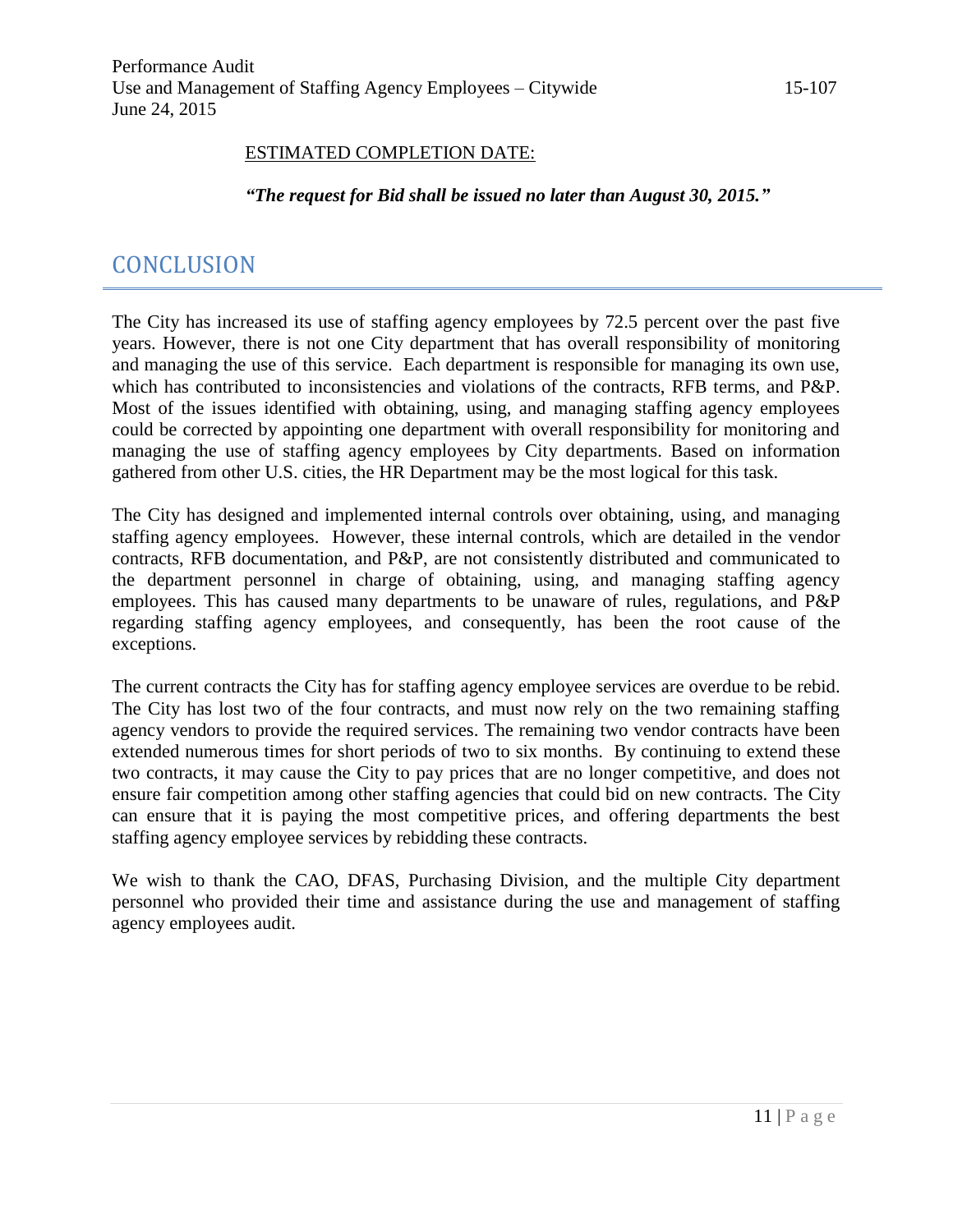Principal Auditor

#### REVIEWED and APPROVED: APPROVED FOR PUBLICATION**:**

Debra Yoshimura, CPA, CIA, CGAP, CICA<br>Director, Office of Internal Audit<br>Government Oversight Commit

\_\_\_\_\_\_\_\_\_\_\_\_\_\_\_\_\_\_\_\_\_\_\_\_\_\_\_\_\_\_\_\_\_\_\_\_

Government Oversight Committee

\_\_\_\_\_\_\_\_\_\_\_\_\_\_\_\_\_\_\_\_\_\_\_\_\_\_\_\_\_\_\_\_\_\_\_\_ \_\_\_\_\_\_\_\_\_\_\_\_\_\_\_\_\_\_\_\_\_\_\_\_\_\_\_\_\_\_\_\_\_\_\_\_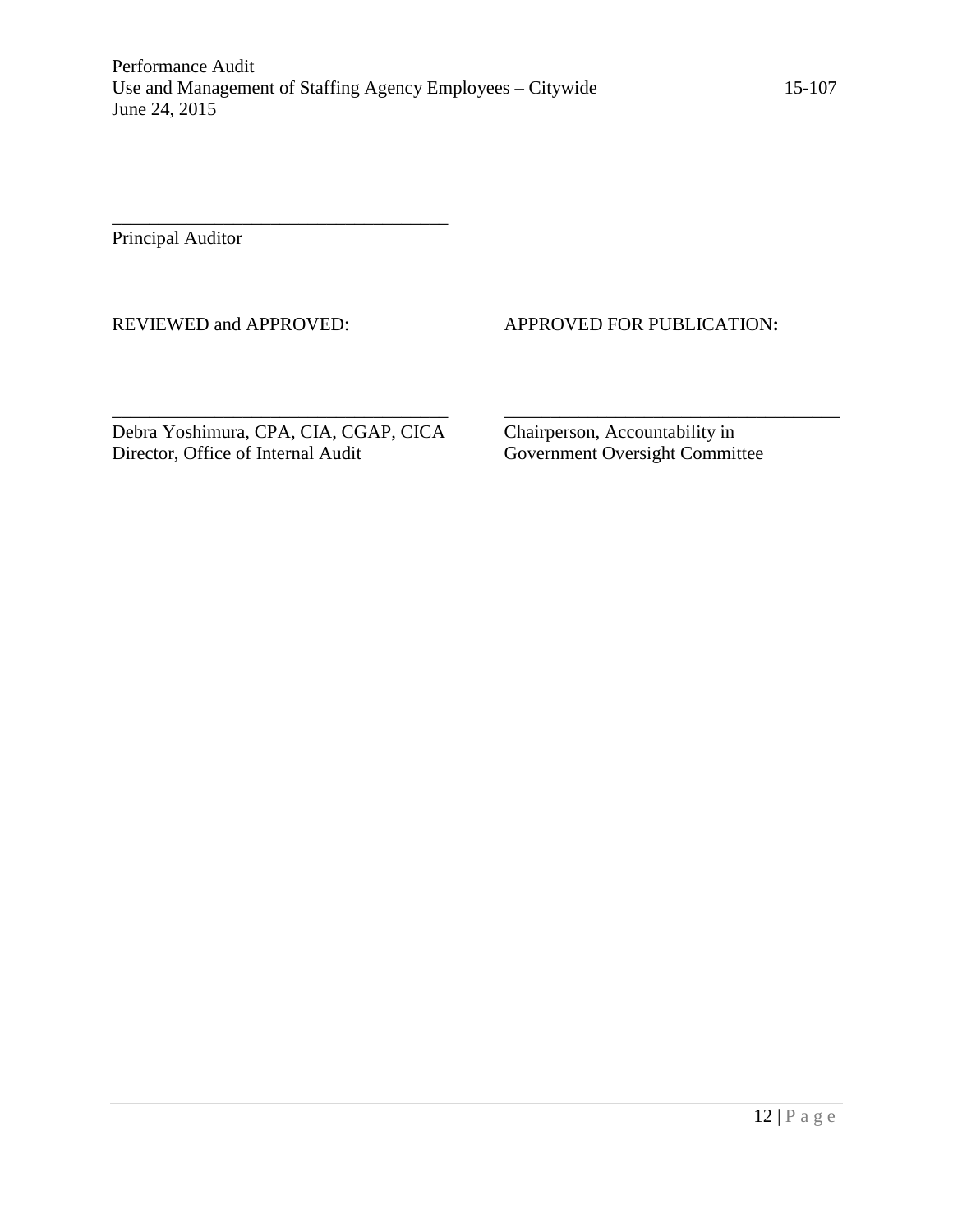## **OBJECTIVES**

#### **APPENDIX A**

The objectives of the use and management of staffing agency employees audit were to determine:

- Are staffing agency employee vendor contracts still appropriate?
- Did the City departments obtain and use staffing agency employees appropriately?
- Are City departments consistently obtaining, using, and managing staffing agency employees?
- Is the use of staffing agency employees a benefit or a constraint to the City?
- Is the City's use and management of staffing agency employees comparable to other U.S. cities?

## SCOPE

OIA's responsibility is to offer reasonable and not absolute assurance as to the operating effectiveness and efficiency of the use and management of staffing agency employees by City departments. Therefore, our audit did not include an examination of all functions, activities, and transactions related to staffing agency employees. Our scope was limited to the objectives above for the period of July 1, 2013 through December 31, 2014, with the exception of the trend analysis which covered the period of FY 2010 through February 5 of FY 2015.

This report and its conclusions are based on information taken from a sample of transactions and do not represent an examination of all related transactions and activities. The audit report is based on our examination of transactions and activities through the completion of fieldwork on May 4, 2015 and does not reflect events or transactions after that date.

We conducted this performance audit in accordance with generally accepted government auditing standards. Those standards require that we plan and perform the audit to obtain sufficient, appropriate evidence to provide a reasonable basis for our findings and conclusions based on our audit objectives. We believe that the evidence obtained provides a reasonable basis for our findings and conclusions based on our audit objectives.

## METHODOLOGY

Methodologies used to accomplish the audit objectives include, but are not limited to the following: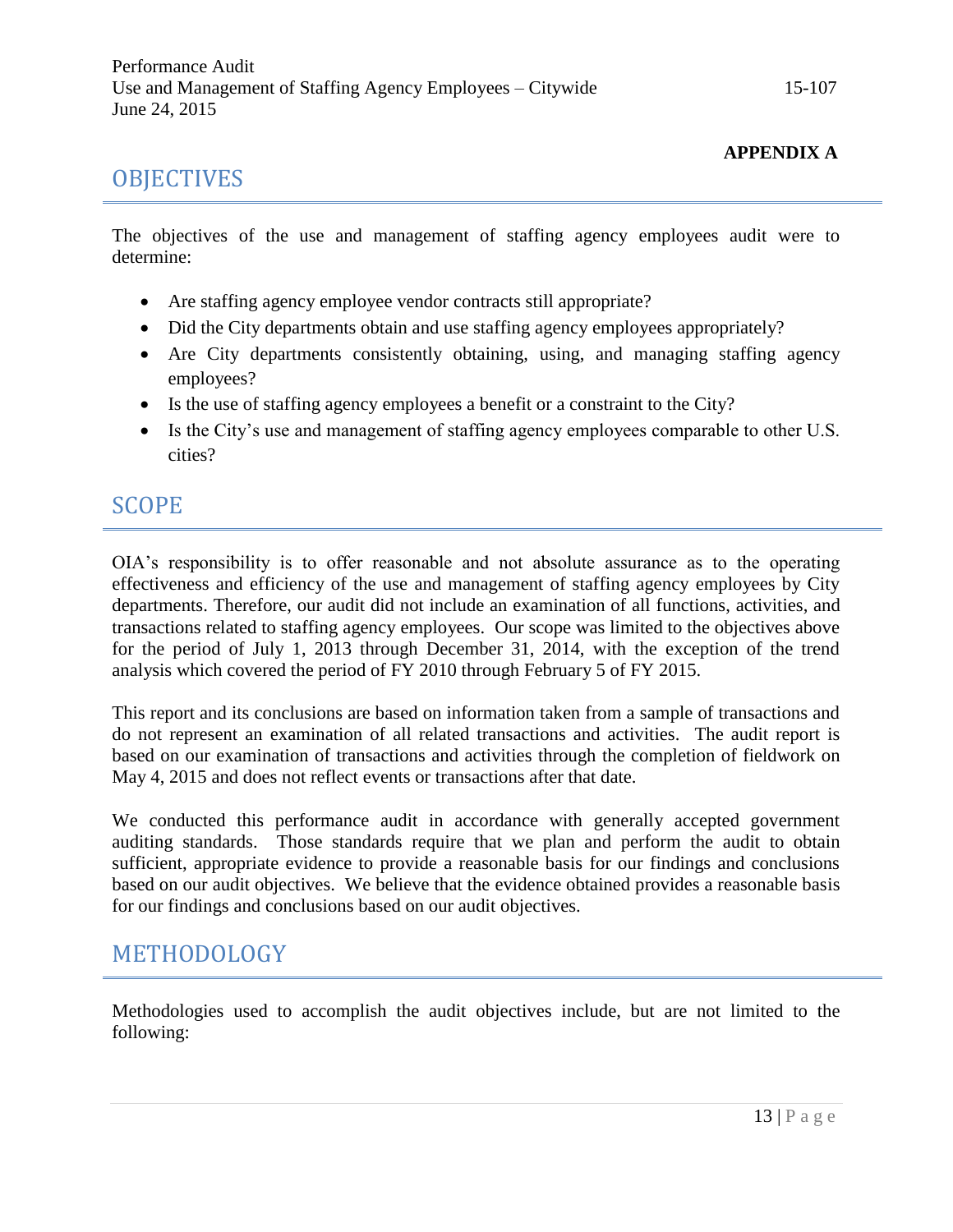- Reviewing State and City regulations, P&P, contract and RFB terms, and other standards applicable to the use and management of staffing agency employees.
- Interviewing key personnel and performing walkthrough observations to gain a better understanding of the use and management of staffing agency employees by City departments.
- Identifying key internal controls over the use and management of staffing agency employees.
- Testing of key internal controls and processes over the use and management of staffing agency employees to ensure rules, regulations, and P&P were being followed, and to determine if the use and management of staffing agency employees was operating in the most effective and efficient manner.
- Summarizing all findings and providing the auditees with recommendations that will help to strengthen internal control, and increase operating effectiveness and efficiency.

Audit sampling software was used to generate random statistical attribute test samples to accomplish audit objectives. In addition, judgmental sampling was used to complete inquiry and observation test work over the use and management of staffing agency employees by City departments. The population data was derived from the Decision Support System and reports provided by staffing agency vendors.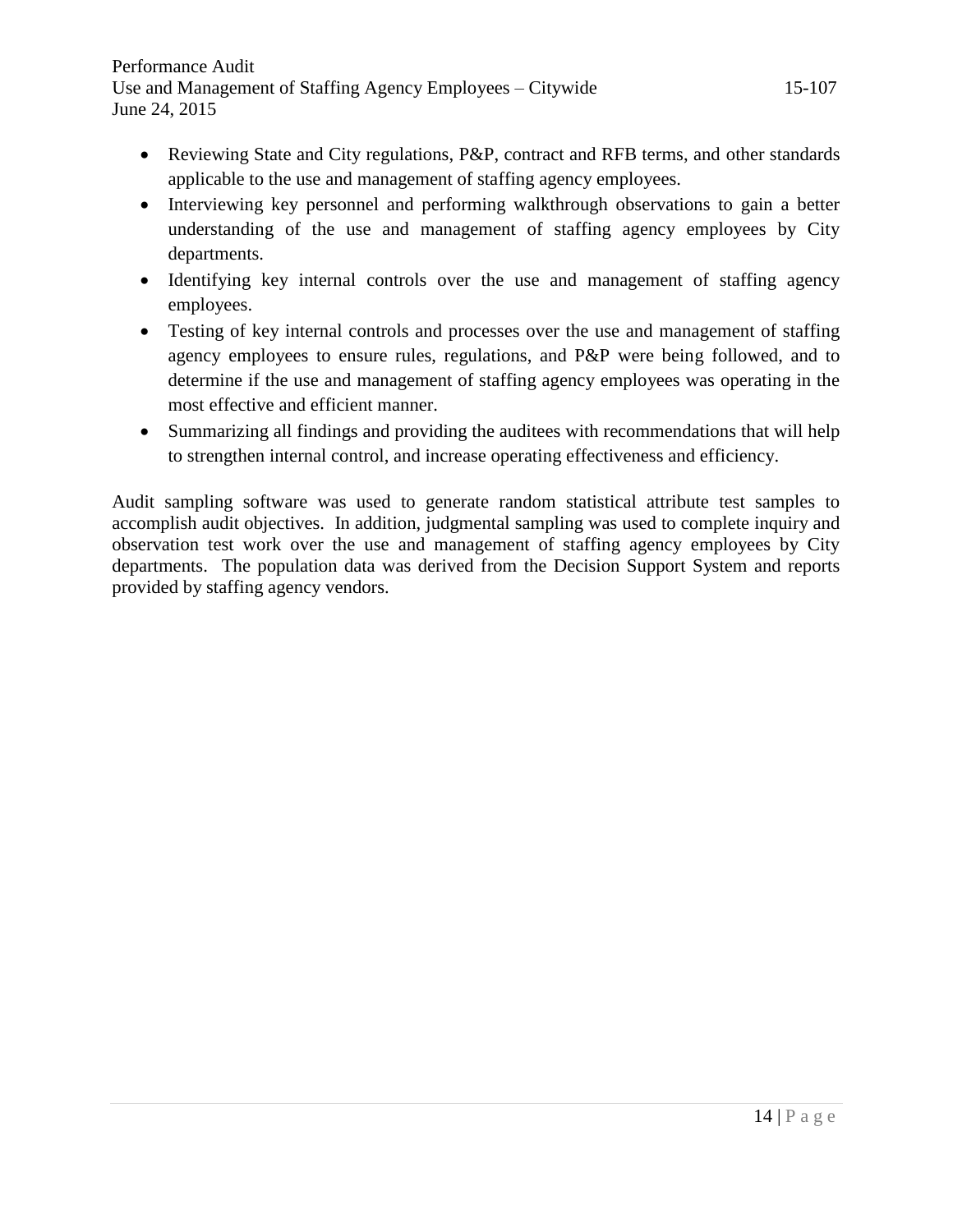#### **APPENDIX B**

| <b>U.S. City</b>          | Does the<br><b>City Use</b><br><b>Staffing</b><br><b>Agency</b><br><b>Employees?</b> | What is the<br>City's<br><b>General</b><br><b>Fund</b><br><b>Budget for</b> | <b>How Many</b><br><b>General Fund</b><br><b>Full Time</b><br><b>Employees did</b><br>your City | $\mathbf{r}$ - $\mathbf{v}$ - $\mathbf{v}$ - $\mathbf{v}$ - $\mathbf{r}$ - $\mathbf{r}$<br><b>What City Department</b><br>has Overall<br><b>Responsibility for</b><br><b>Managing the Use of</b><br><b>Staffing Agency</b> | <b>How Much was</b><br><b>Spent by the City</b><br>on Staffing<br><b>Agency</b><br><b>Employees</b> |
|---------------------------|--------------------------------------------------------------------------------------|-----------------------------------------------------------------------------|-------------------------------------------------------------------------------------------------|----------------------------------------------------------------------------------------------------------------------------------------------------------------------------------------------------------------------------|-----------------------------------------------------------------------------------------------------|
|                           |                                                                                      | FY 2014?                                                                    | <b>Budget for in</b><br>FY 2014?                                                                | <b>Employees?</b>                                                                                                                                                                                                          | During FY 2014?                                                                                     |
| Albuquerque,<br><b>NM</b> | Yes                                                                                  | \$480 Million                                                               | 3,989                                                                                           | <b>Individual Departments</b>                                                                                                                                                                                              | \$10.7 Million                                                                                      |
| Las Cruces,<br><b>NM</b>  | Yes                                                                                  | \$87 Million                                                                | 856                                                                                             | <b>Individual Departments</b>                                                                                                                                                                                              | \$671,373                                                                                           |
| Santa Fe,<br><b>NM</b>    | N <sub>o</sub>                                                                       | \$73 Million                                                                | $1,521*$                                                                                        | Human Resources, if the<br>City ever decided to use<br>staffing agency<br>employees                                                                                                                                        | Not Applicable                                                                                      |
| Dallas, TX                | Yes                                                                                  | $$1$ Billion                                                                | 11,485                                                                                          | Human Resources, with<br>the exception of the<br><b>Sanitation Department</b>                                                                                                                                              | Unknown                                                                                             |
| Houston, TX               | Yes                                                                                  | \$2 Billion                                                                 | 14,486                                                                                          | <b>Human Resources</b>                                                                                                                                                                                                     | \$14 Million                                                                                        |
| El Paso, TX               | Yes                                                                                  | \$351 Million                                                               | 4,083                                                                                           | <b>Human Resources</b>                                                                                                                                                                                                     | Unknown                                                                                             |
| Phoenix, AZ               | Yes                                                                                  | \$1Billion                                                                  | 9,226                                                                                           | <b>Individual Departments</b>                                                                                                                                                                                              | \$4 Million                                                                                         |
| Mesa, AZ                  | Yes                                                                                  | \$309 Million                                                               | 2,500                                                                                           | <b>Human Resources</b>                                                                                                                                                                                                     | \$5.4 Million                                                                                       |
| Colorado<br>Springs, CO   | Yes                                                                                  | \$249 Million                                                               | 1,675                                                                                           | <b>Individual Departments</b>                                                                                                                                                                                              | \$1 Million                                                                                         |
| Denver, CO                | N <sub>o</sub>                                                                       | \$998 Million                                                               | 7,356                                                                                           | Not Applicable                                                                                                                                                                                                             | Not Applicable                                                                                      |
| Boise, ID                 | Yes                                                                                  | \$182 Million                                                               | 1,592*                                                                                          | <b>Individual Departments</b>                                                                                                                                                                                              | Unknown                                                                                             |
| Portland, OR              | Yes                                                                                  | \$494 Million                                                               | 5,522                                                                                           | <b>Individual Departments</b>                                                                                                                                                                                              | Unknown                                                                                             |
| Kansas City,<br>MO        | Yes                                                                                  | \$194 Million                                                               | 2,064                                                                                           | <b>Individual Departments</b>                                                                                                                                                                                              | Unknown                                                                                             |
| Seattle, WA               | Yes                                                                                  | \$1 Billion                                                                 | 10,881*                                                                                         | <b>Individual Departments</b>                                                                                                                                                                                              | Unknown                                                                                             |
| Oklahoma<br>City, OK      | Yes                                                                                  | \$401 Million                                                               | 2,836                                                                                           | Human Resources,<br>Procurement, and Risk<br>Management                                                                                                                                                                    | \$800,000                                                                                           |

#### **Use and Management of Staffing Agency Employees City Comparison**

\*The City did not break out the General Fund employees from Source: Various U.S. Cities other funded employees. Therefore, the number of employees represents all full time employees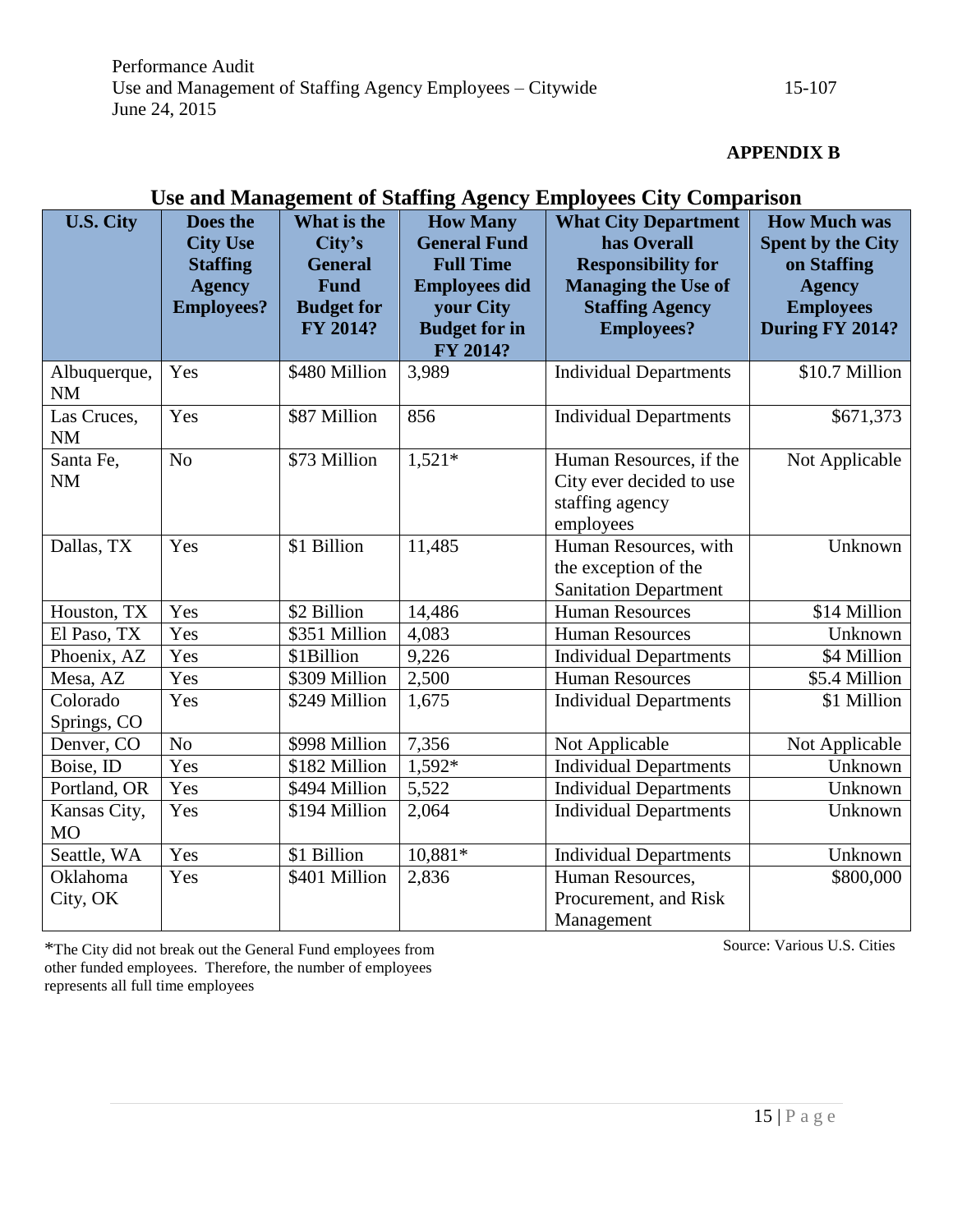#### **Missing or unapproved request forms to obtain or extend staffing agency employee positions.**

*Request forms to obtain staffing agency employees could not be found.*

| <b>Department</b>                    | <b>Number of Exceptions</b> |
|--------------------------------------|-----------------------------|
| Police                               |                             |
| <b>Family and Community Services</b> |                             |
| Transit                              |                             |
| Animal Welfare                       |                             |
| <b>Cultural Services</b>             |                             |
| <b>Municipal Development</b>         |                             |
| Solid Waste                          |                             |

*Request form to extend the use of a staffing agency employee could not be found.*

| <b>Department</b> | <b>Number of Exceptions</b> |
|-------------------|-----------------------------|
| Legal             |                             |

#### **Inadequate cooling off period.**

| <b>Department</b>                    | <b>Number of Exceptions</b> |
|--------------------------------------|-----------------------------|
| <b>Family and Community Services</b> |                             |

#### **Violation of contract terms.**

*Bill rates per the approved vendor invoices did not match to the bill rates on the approved contracts.*

| <b>Department</b>             | <b>Number of Exceptions</b> |
|-------------------------------|-----------------------------|
| <b>Cultural Services</b>      |                             |
| Family and Community services |                             |
| Transit                       | 3                           |
| Police                        |                             |
| Aviation                      |                             |
| <b>Environmental Health</b>   |                             |
| <b>Senior Affairs</b>         |                             |
| Planning                      |                             |
| Legal                         |                             |
| Solid Waste                   |                             |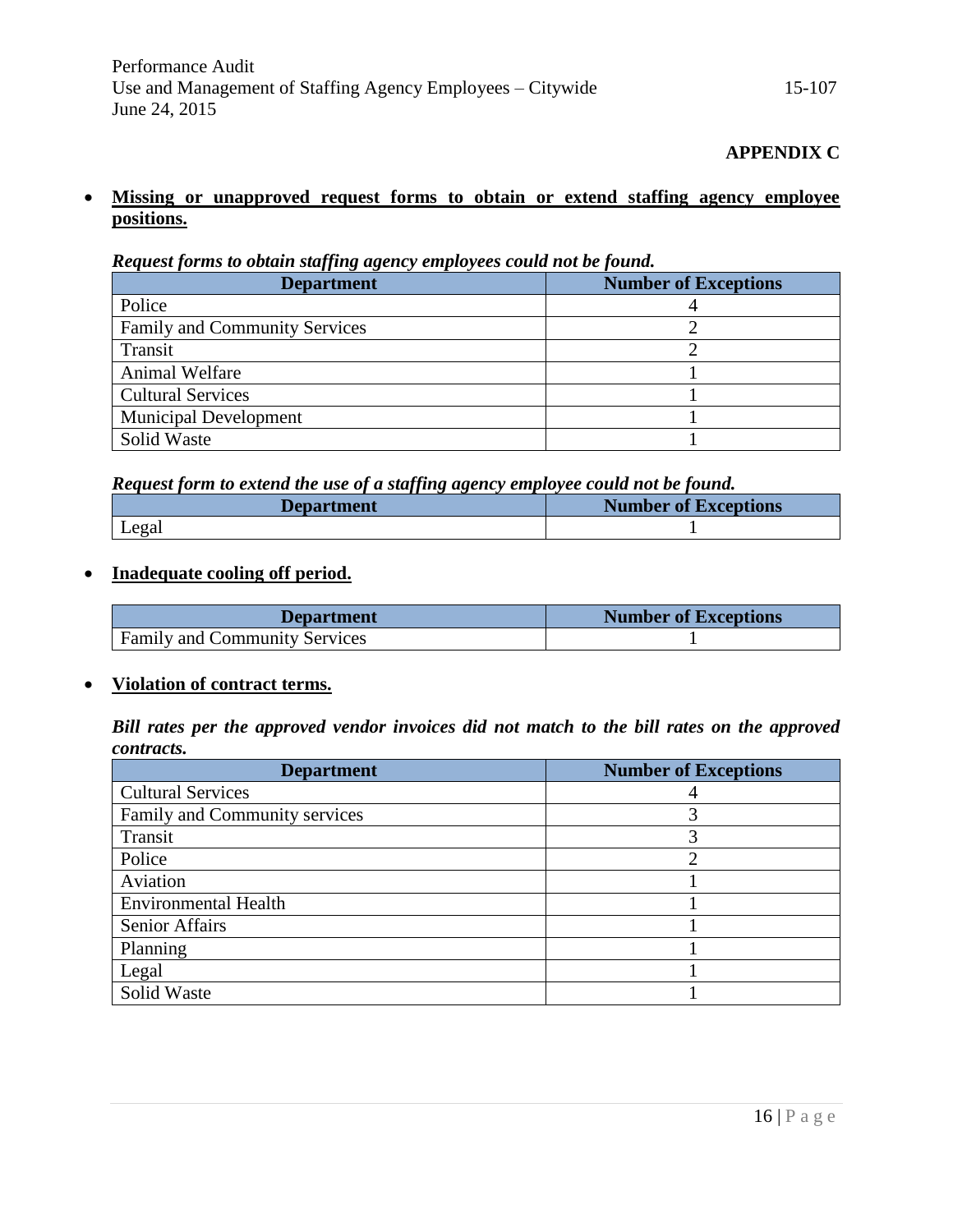*Job duties performed by the staffing agency employees did not correspond to the positions they were obtained for.*

| <b>Department</b>                    | <b>Number of Exceptions</b> |
|--------------------------------------|-----------------------------|
| <b>Cultural Services</b>             |                             |
| Transit                              |                             |
| <b>Family and Community Services</b> |                             |

#### **Staffing agency employees used for over two consecutive years.**

#### *Staffing agency employees were used by the City for more than two consecutive years.*

| <b>Department</b>                          | <b>Number of Exceptions</b> |
|--------------------------------------------|-----------------------------|
| <b>Family and Community Services</b>       |                             |
| <b>Cultural Services</b>                   |                             |
| Solid Waste                                |                             |
| <b>Municipal Development</b>               |                             |
| <b>Senior Affairs</b>                      |                             |
| <b>Finance and Administrative Services</b> |                             |

#### *Staffing agency employees were used by the City for two consecutive years before being released, but were obtained again by the City before taking at least a 90 day break.*

| <b>Department</b>                                     | <b>Number of Exceptions</b> |
|-------------------------------------------------------|-----------------------------|
| Solid Waste and Parks and Recreation                  |                             |
| (employee time was split between the two departments) |                             |
| Solid Waste                                           |                             |

#### **Request forms were not completed when obtaining staffing agency employees.**

| <b>Department</b>                    | <b>Division</b>             |
|--------------------------------------|-----------------------------|
| <b>Family and Community Services</b> | <b>Therapeutics</b>         |
| <b>Family and Community Services</b> | <b>Summer Foods</b>         |
| <b>Family and Community Services</b> | <b>Community Recreation</b> |
| <b>Family and Community Services</b> | Maintenance                 |
| <b>Family and Community Services</b> | Playgrounds                 |

#### **Notification was not given for preselected staffing agency employees.**

| <b>Department</b>                    | <b>Division</b>             |
|--------------------------------------|-----------------------------|
| <b>Cultural Services</b>             | Library                     |
| <b>Cultural Services</b>             | <b>Community Events</b>     |
| <b>Family and Community Services</b> | <b>Therapeutics</b>         |
| <b>Family and Community Services</b> | <b>Community Recreation</b> |
| <b>Family and Community Services</b> | Playgrounds                 |